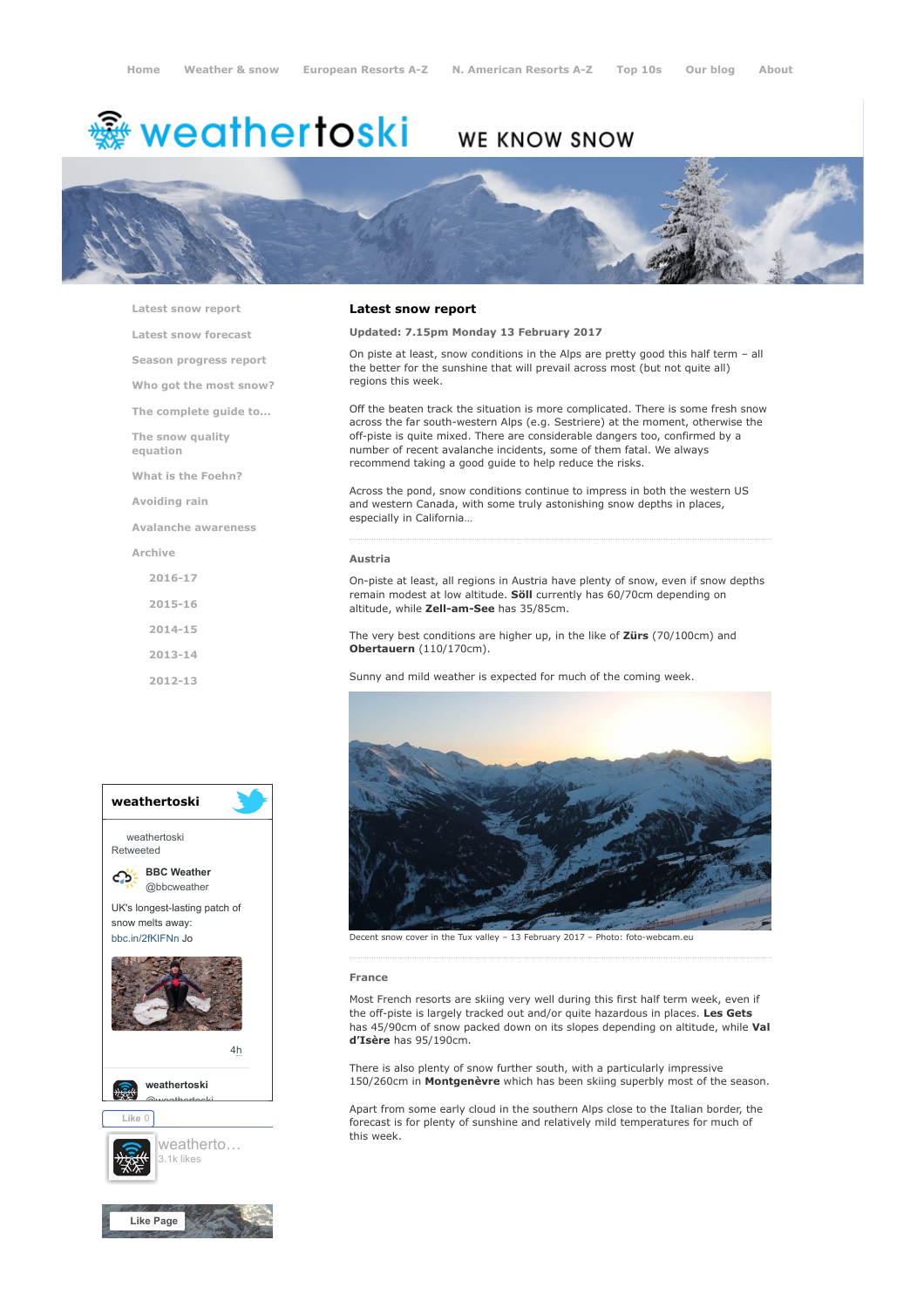Follow me on: *<u>twitte</u>* 

[Tweet](https://twitter.com/intent/tweet?original_referer=https%3A%2F%2Fwww.weathertoski.co.uk%2Fweather-snow%2Farchive%2Fsnow-report-13-02-2017%2F&ref_src=twsrc%5Etfw&text=Weather%20to%20ski%20-%20Snow%20report%20-%2013%20February%202017&tw_p=tweetbutton&url=https%3A%2F%2Fwww.weathertoski.co.uk%2Fweather-snow%2Farchive%2Fsnow-report-13-02-2017%2F)

Tweet this page





# Contact us...

Got a burning question about weather or snow conditions in the Alps? [Contact us](https://www.weathertoski.co.uk/about-1/contact-us/) and we'll do our best to answer it...

### E: [info@weathertoski.co.uk](mailto:fraser@weathertoski.co.uk)

T: +44 (0)20 3151 3154



od pistes in La Clusaz right now, but more snow would still be welcome – 13 February 2017 Photo: laclusaz.com

#### Italy

Some south-western Italian alpine resorts, such as **Sestriere** (50/150cm), have fresh snow today and will be in great shape both on and off-piste once the weather improves later tomorrow (though the usual off-piste precautions should be taken).

Elsewhere in the Italian Alps there is also some very enjoyable skiing to be had, though most of it will be on-piste. Snow depths are now 35/100cm depending on altitude in Livigno, and 50/90cm in Madonna di Campiglio.



Fresh snow in Sestriere today – 13 February 2017 – Photo: vialattea.it

#### Switzerland

Snow conditions are generally very good across Swiss resorts, especially onpiste. Zermatt currently has 15/145 of snow depending on altitude, while St Moritz has 40/90cm.

Except for some cloud close to the south-western Italian border early on this week, the rest of this half term week should see plenty of sunshine.



Great piste skiing in the Portes du Soleil this week – 13 February 2017 – Photo: tele-morgins.ch

Rest of Europe

Snow conditions are excellent in the Pyrenees with impressive base depths of 160/240cm in Spain's Baqueira Beret and 100/150cm in Andorra's Soldeu.